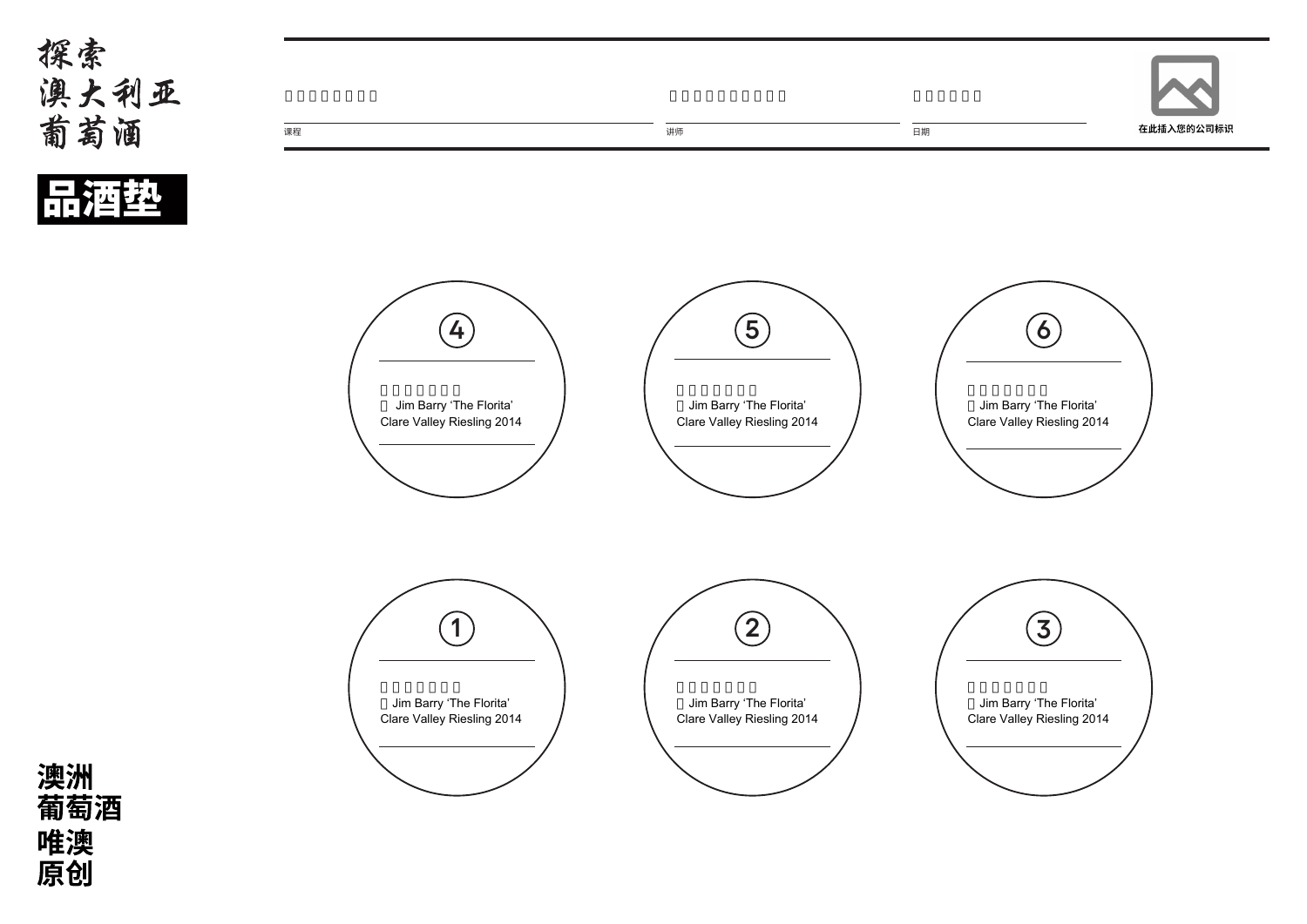品種垫



## 澳洲<br>葡萄酒 唯澳<br>原创



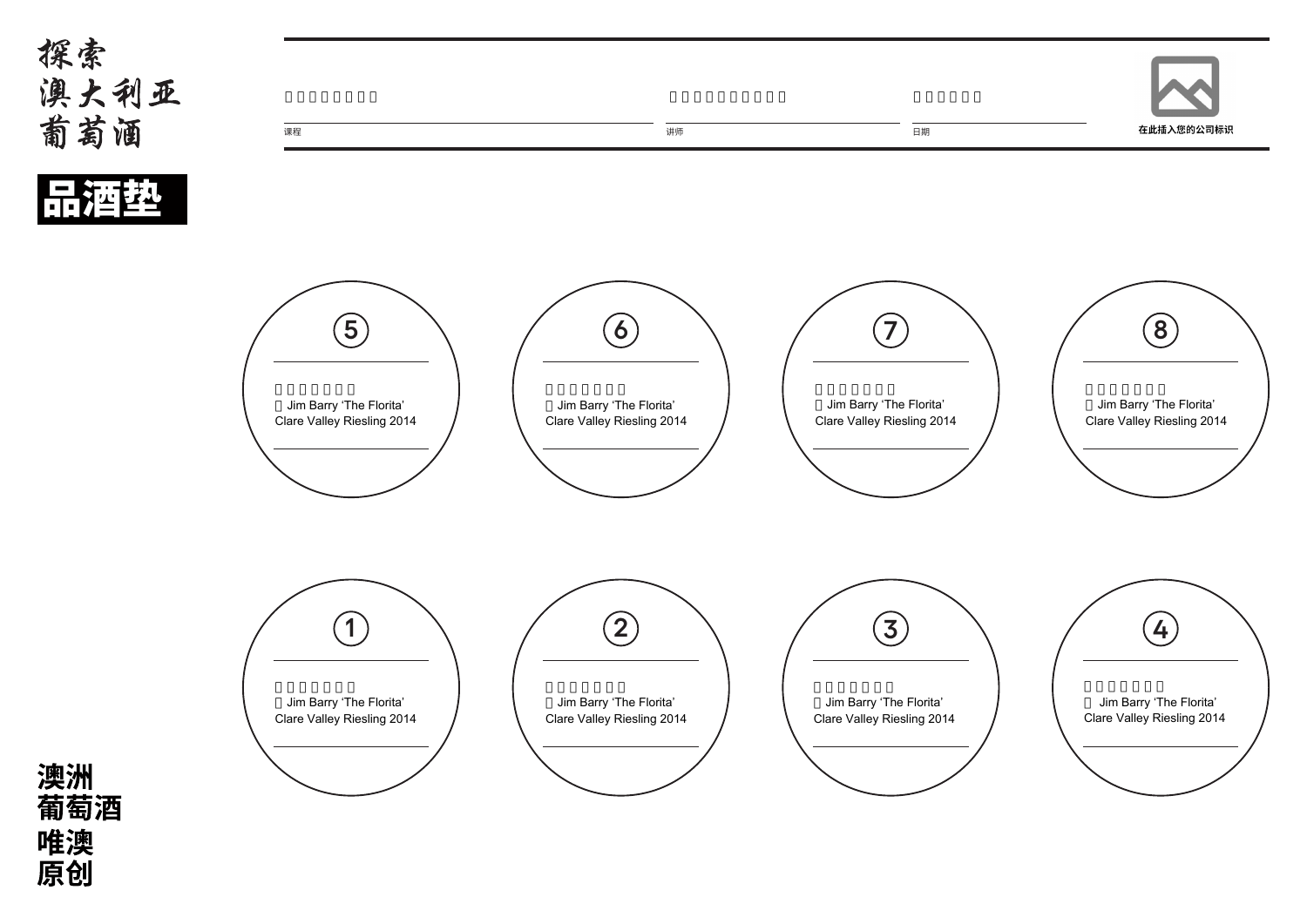



澳洲<br>葡萄酒 唯澳<br>原创